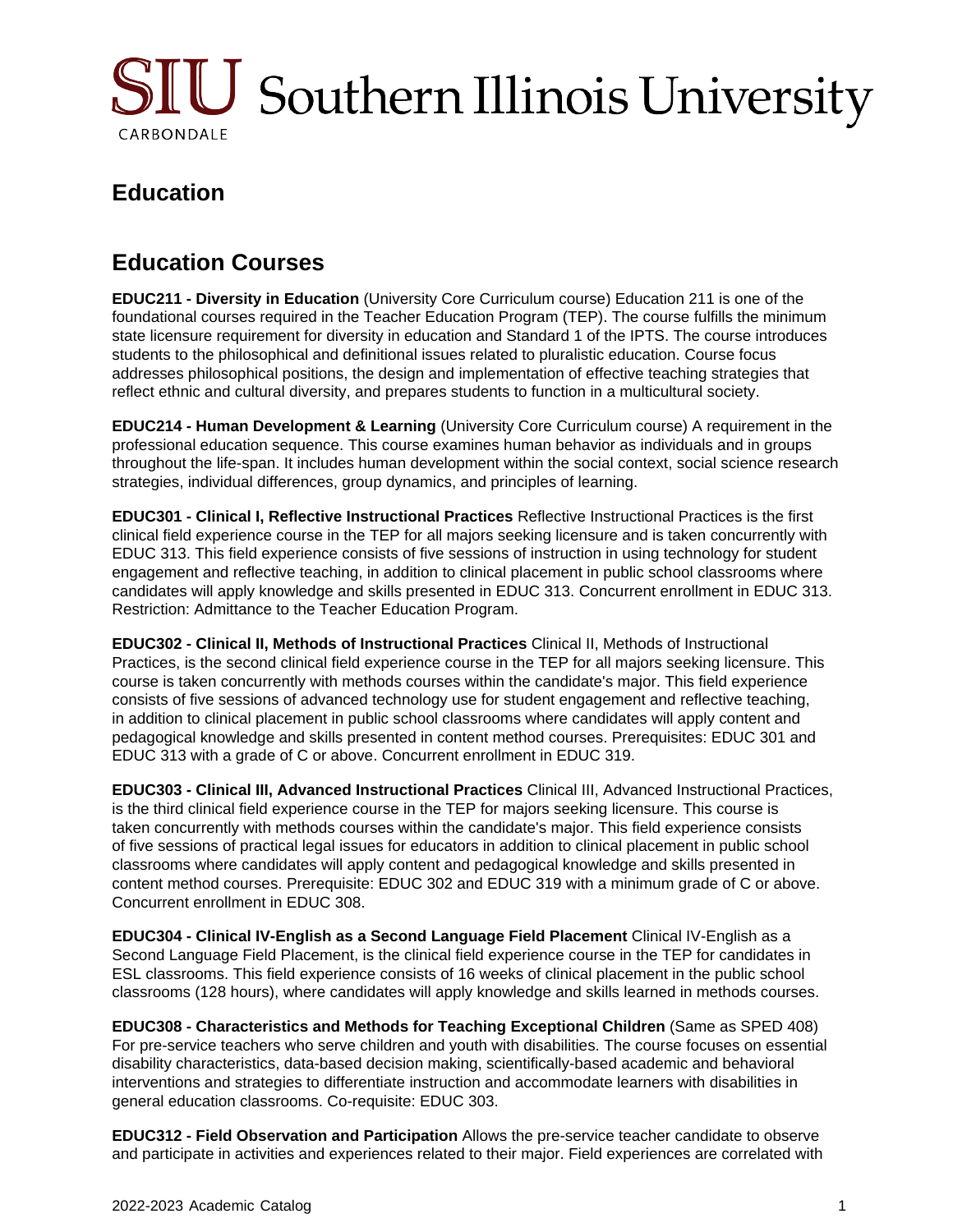courses in the student's major department. Enrollment is coordinated by the student's major department and placement in public school settings is coordinated by the Office of Teacher Education. Prerequisite: EDUC 313 or concurrent enrollment, or permission from instructor or the Director of Teacher Education.

**EDUC313 - Reflective Classroom Planning, Organization, and Management** This course prepares teacher candidates to analyze and use student academic and behavioral data to design instruction that meets the diverse needs of students, and leads to ongoing growth and achievement. The candidates will develop an understanding of principles and techniques of evidence-based instructional practices that enable active student engagement and effective management of classrooms and student behavior. Concurrent enrollment with EDUC 301. Restriction: Admittance to the Teacher Education Program.

**EDUC319 - Language, Culture, and Learning** This course introduces first and second language development and acquisition, language variation, cultural diversity, bilingual education, and culturally and linguistically responsive instruction. The course will serve as a foundation for methods courses in the teacher education program where teacher candidates will learn best practices to teach ELLs (English language learners), dialect speakers, and other students from diverse cultural and linguistic backgrounds. Prerequisite: EDUC 313 and EDUC 301 with a grade of C or above. Concurrent enrollment in EDUC 302.

**EDUC350 - Culture in the Classroom** Students will develop competencies and skills needed by educational professionals for work with children and their families from diverse cultural and linguistic backgrounds. This course will examine many social, political, and cultural factors that affect learning and teaching. (online course)

**EDUC351 - Foundations of Bilingual Education** Students will develop competencies and skills needed by educational professionals for work with children and their families from diverse cultural and linguistic backgrounds in school settings. Students will be presented with a developmental overview of the historical, philosophical, socio-cultural, and legislative foundations of bilingual education in the United States. (online course)

**EDUC352 - Linguistics for the ESL Teacher** Students will develop competencies and skills needed by educational professionals for work with children and their families from diverse cultural and linguistic backgrounds. Educational Linguistics as it relates to this course focuses on training and research in linguistics as it relates to educational theory and practice, specifically the teaching and learning of preschool-3rd grade ELL students. (online course)

**EDUC353 - Assessment of Bilingual Students** Students will develop competencies and skills needed by educational professionals for work with children and their families from diverse cultural and linguistic backgrounds. Students will examine instruments, strategies, and techniques related to assessment and placement of ELL students. (online course)

**EDUC354 - Bilingual and ESL Methods and Materials** Students will develop competencies and skills needed by educational professionals for work with children and their families from diverse cultural and linguistic backgrounds. This course will focus on bilingual and ELL curriculum development and instruction for bilingual and ELL students (preschool-3rd grade) in a variety of language and program settings. (online course)

**EDUC400 - Clinical Field Experience III-Special Education** This clinical field experience is limited to Special Education majors. Concurrent enrollment in SPED 417 and SPED 419 is required. This field experience consists of five sessions of practical legal issues for educators in addition to clinical placement in public school classrooms, where candidates will apply content and pedagogical knowledge and skills presented in content method courses. Placement in public school settings is coordinated by the Office of Teacher Education. Prerequisite: EDUC 302 and EDUC 319 with minimum grades of C.

**EDUC401A - Clinical Practice/Student Teaching** A requirement in the undergraduate professional education sequence necessary for initial teacher licensure by entitlement. For undergraduate credit only. Prerequisite: successful completion of prior professional education sequence courses and all required methods courses with a grade of C or better, required major GPA, special approval needed from the department, full semester of clinical practice/student teaching and all required seminars, and required licensure tests. Laboratory Fee: \$100.